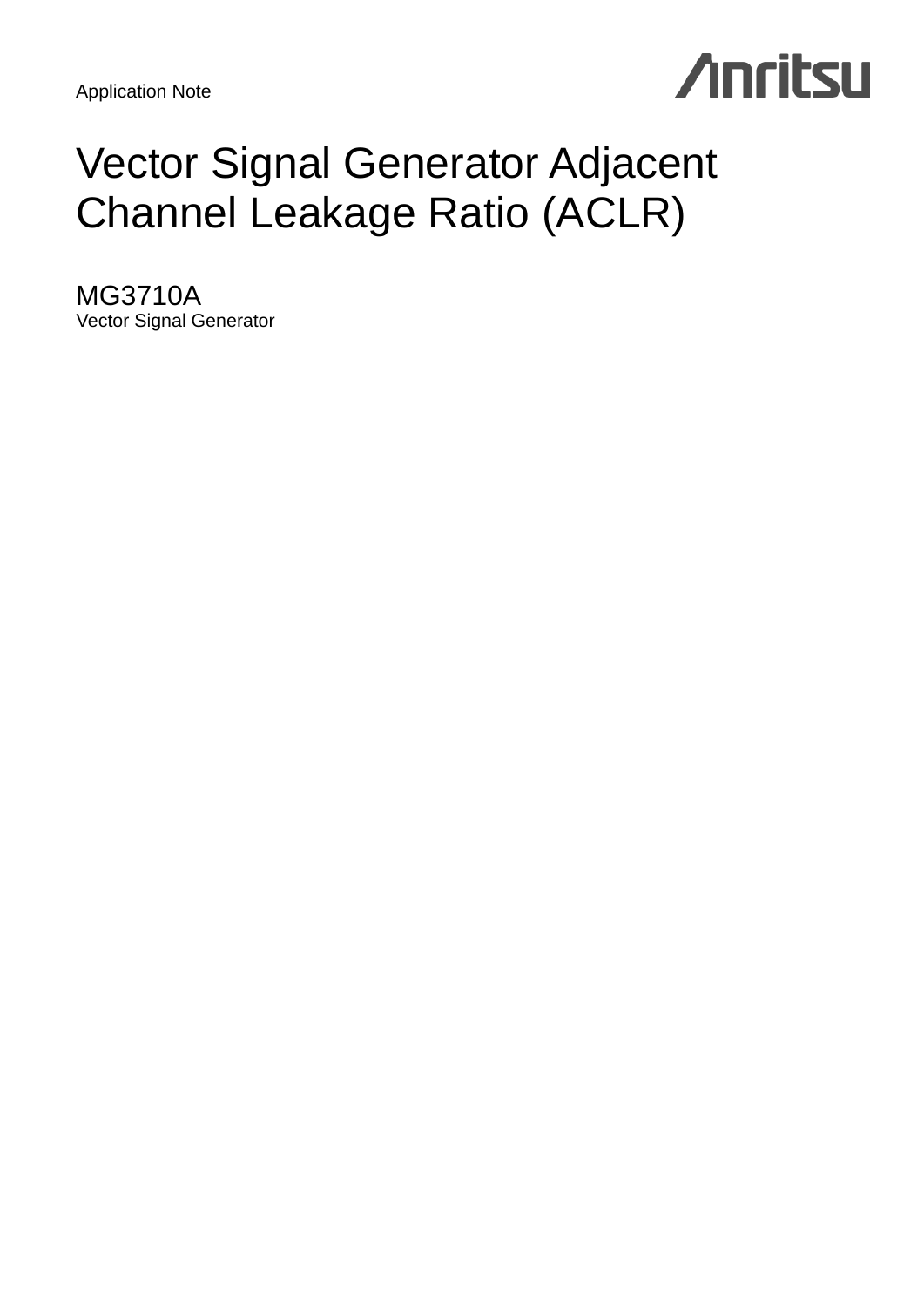## **Introduction**

The Adjacent Channel Leakage Ratio (ACLR) is an important characteristic of wireless transmitters and is defined as an important wireless standard by national laws regulating radio standards as well as by 3GPP and IEEE.

Generally, ACLR is defined as the ratio between the transmitted in-band power and the power of the adjacent upper and lower channel bands.

The major component determining the ACLR is distortion. As a result, ACLR is measured when evaluating the performance of devices that are affected by the distortion performance of wireless transmitters.

When evaluating devices with both input and output such as amplifiers, the output signal from a signal generator with known performance is input to the device and the output signal of the device is measured using a signal analyzer or a spectrum analyzer. The output signal of the signal generator must be significantly better than the performance of the device being measured so that its impact on the device evaluation can be ignored. Similarly the signal analyzer or spectrum analyzer measuring equipment must have sufficiently better performance than the output signals of the signal generator and the device so the input signal can be observed correctly.

To determine whether or not the measuring instruments meet the required performance, their specifications must be confirmed beforehand. The measuring instrument specifications require a fixed margin for the required performance. Capturing the instrument-specific unique performance data of the prepared measuring instruments confirms the effect on the actual margin and measurement results.

This application note explains the methods for examining the specifications and evaluating the performance for the adjacent channel leakage power ratio of a vector signal generator as an example of evaluating wireless devices such as amplifiers.

## **Measurement Equipment Specifications**

To evaluate the performance of the measuring instrument, it is necessary to accurately understand the specifications. The instrument's specifications differ according to the conditions, making it necessary to refer to the evaluation objectives as well as to the signal type, frequency, level, and options.

When the Anritsu MG3710A Vector Signal Generator (without Reverse Power Protection option) is used to evaluate the adjacent channel leakage power ratio using W-CDMA downlink Test Model 1 64DPCH x 1 carrier signal with other center frequency of 2110 MHz, the specifications are defined as follows:

At 18° to 28°C using W-CDMA (Test Model 1, 64DPCH) signal: 1.8 GHz ≤ Output Frequency < 2.2 GHz Output level ≤ –2 dBm (without High Power Extension option) Output level ≤ +5 dBm (with High Power Extension option) 5 MHz offset: ≤ –71 dBc/3.84 MHz 10 MHz offset: ≤–71 dBc/3.84 MHz

These values take into account measured value uncertainty and are assured by the measuring instrument maker. If these specifications are not met using the correct measurement method, the instrument is either faulty or requires calibration.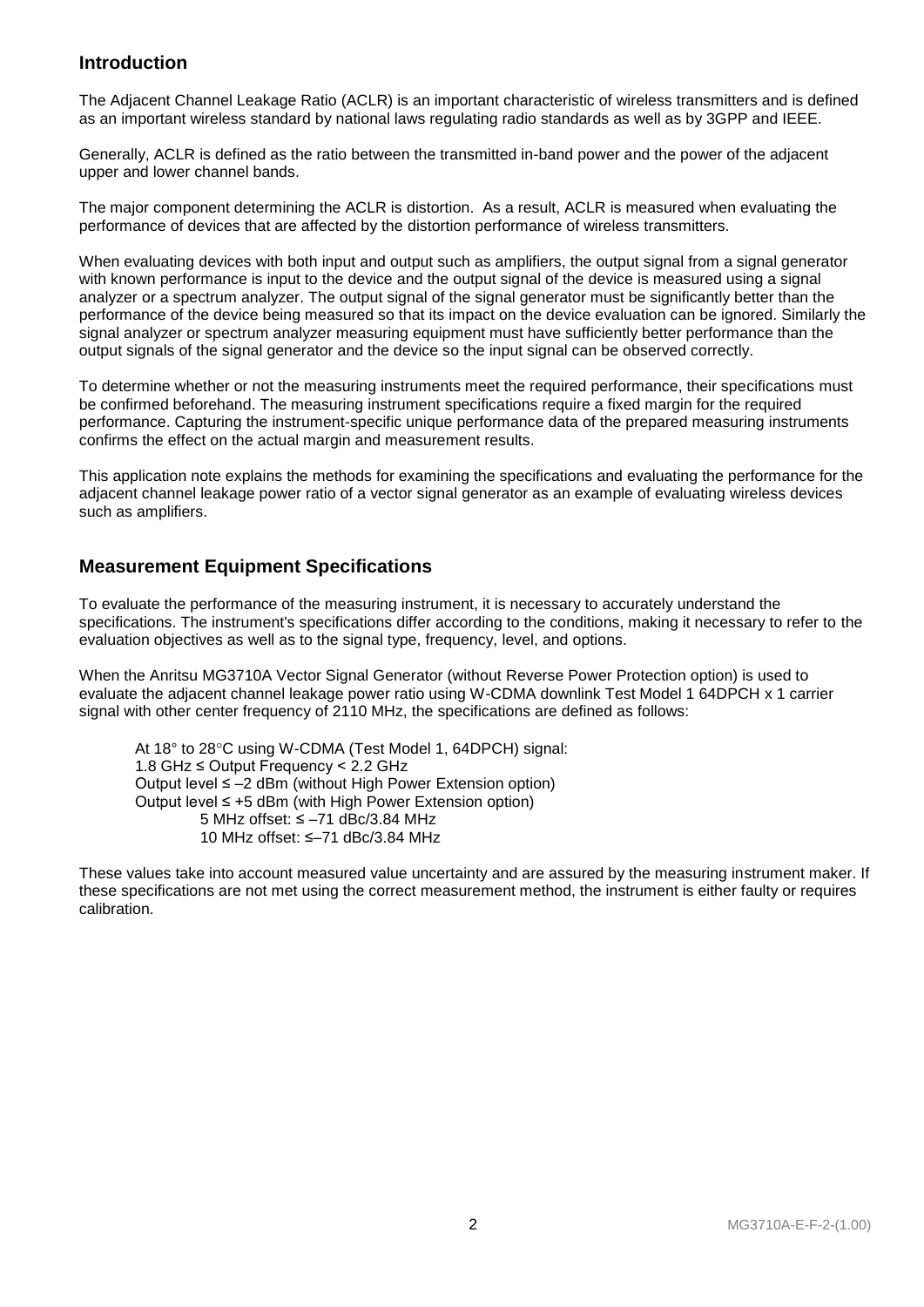## **Actual Performance**

The instrument's actual performance is confirmed under the specified conditions.

This application note uses the Anritsu MG3710A Vector signal Generator (without Reverse Power Protection option and with High Power Extension option) as the signal generator and measures the signal using the Anritsu MS2690A/MS2691A/MS2692A Signal Analyzer as the spectrum analyzer.

The vector signal generator and spectrum analyzer are connected as shown in Figure 1.



*Figure 1. Measurement System*

## **[Procedure]**

Set the Anritsu MG3710A Vector Signal Generator and output a W-CDMA downlink signal as follows:

- 1. Press [Preset]  $\rightarrow$  [F1: Preset] to initialize the settings.
- 2. Press [Load].
- 3. Move the cursor to "W-CDMA (BS Tx test)" in the "Package Name" row.
- 4. Press [F2: Focus] and set the cursor focus to the table at the "Pattern Name" row.
- 5. Move the cursor at the "Pattern Name" row to "TestModel\_1\_64DPCH".
- 6. Press [F6: Load Pattern] and to load the selected waveform data into the waveform memory.
- 7. Press [Select].
- 8. Move the cursor at the "Package Name" row to "W-CDMA (BS Tx test)".
- 9. Press [F2: Focus] and set the cursor focus to the table at the "Pattern Name" row.
- 10. Move the cursor at the "Pattern Name" row to "TestModel\_1\_64DPCH".
- 11. Press [F6: Select] to replay the selected waveform data.
- 12. Press [Mod On/Off] to set the modulation to On.
- 13. Press [Frequency] and set the center frequency of the output RF signal to 2110 MHz.
- 14. Press [Level] and set the power of the output RF signal to +5 dBm.
- 15. Next, set the spectrum analyzer. So as not to input an excessive power to the spectrum analyzer, press [On/Off] after setting the spectrum analyzer and then set the signal generator output to On.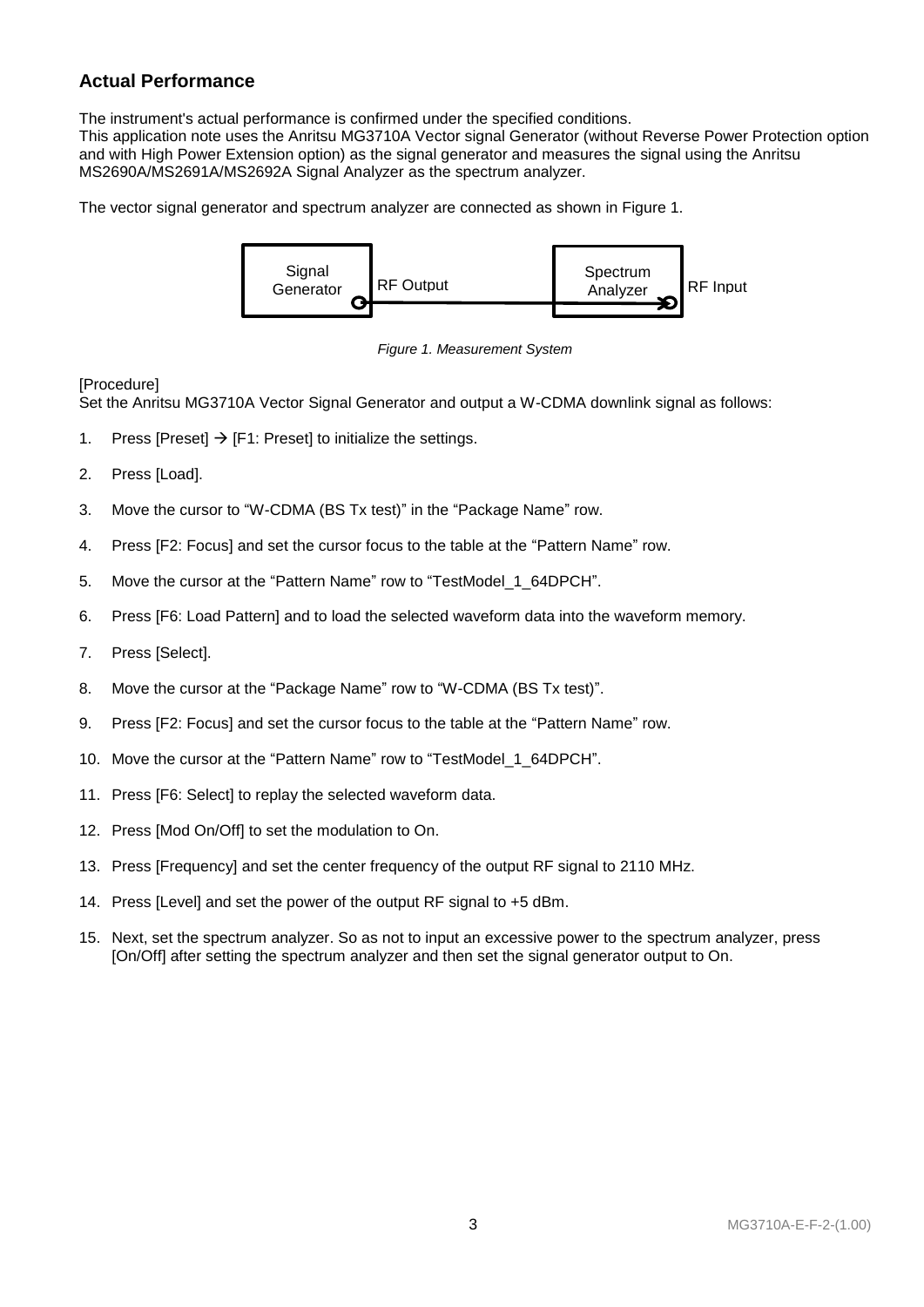## **Actual Performance (continued)**

## [Procedure] (continued)

Next, use spectrum analyzer function of the MS2690A/MS2691A/MS2692A Signal Analyzer to perform measurements. To ensure that these measurements are unaffected by internal noise from the spectrum analyzer, enable the noise cancel function.

- 16. Press [Application Switch] and select "Spectrum Analyzer" from the function menu.
- 17. Press  $[Present] \rightarrow [F1: Present]$  to initialize the spectrum analyzer function settings.
- 18. Press [Cal]  $\rightarrow$  [F1: SIGANA All].
- 19. Press [F8: Close] after calibration is completed.
- 20. Press [Frequency] and set the center frequency of the measured RF signal to 2110 MHz.
- 21. Press [Amplitude] and set the reference level to –10 dBm.
- 22. Press [Measure]  $\rightarrow$  [F8: Standard].
- 23. Select [W-CDMA Downlink].
- 24. Press [F1: ACP].
- 25. Press [F6: Noise Cancel] to set On.
- 26. Set [Time/Sweep]  $\rightarrow$  [F2: Sweep Time] to 2 s.
- 27. Then, press [On/Off] of the signal generator to set the output to On.
- 28. Press the [Single] key of the spectrum analyzer to start measurement.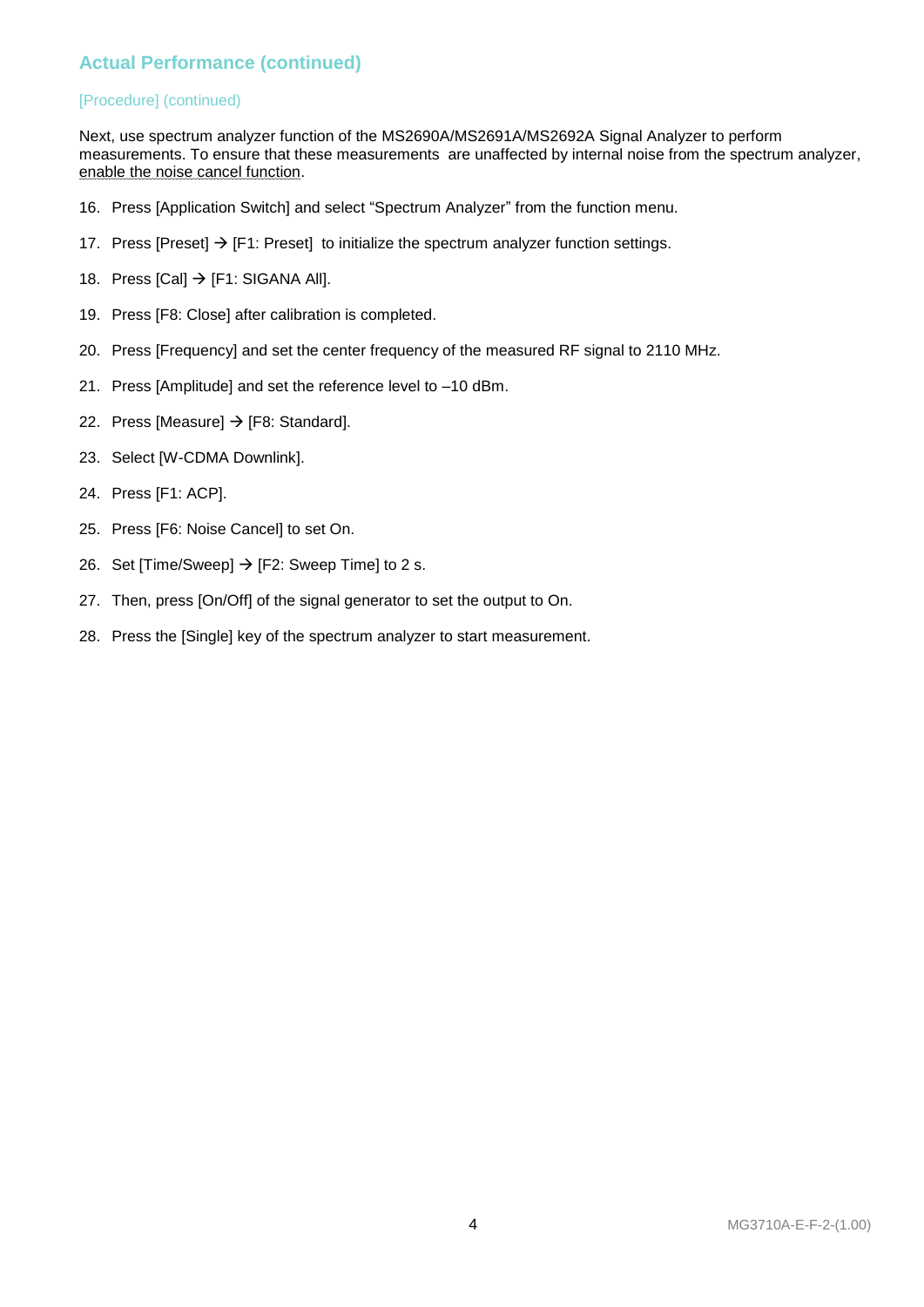## **Actual Performance (continued)**

The following results are obtained using the MG3710A Vector Signal Generator described in this application note: These values are measured results (sample) and have not been statistically processed. (They are measured results and are not guaranteed values.)

5-MHz offset (Lower side) -73.23 dBc/3.84 MHz (measured)<br>5-MHz offset (Upper side) -74.59 dBc/3.84 MHz (measured) 5-MHz offset (Upper side) -74.59 dBc/3.84 MHz (measured)<br>10-MHz offset (Lower side) -75.26 dBc/3.84 MHz (measured)  $-75.26$  dBc/3.84 MHz (measured) 10-MHz offset (Upper side) –74.99 dBc/3.84 MHz (measured)



*Fig 2. ACLR (measured) for W-CDMA Test Model 1, 64DPCH*

When using under conditions other than those specified in the recommendations, determine the differences from defined specifications and evaluate whether or not they can be used at evaluation. If the instrument can be obtained beforehand, check the performance of the instrument under the actual evaluation conditions. Figure 3 and 5 show measured ACLR values for the MG3710A Vector Signal Generator (without Reverse Power Protection option and with High Power Extension option) for several important wireless standards.



*Fig. 3. ACLR (measured) for W-CDMA Test Model 1, 64DPCH x 4 Carrier (Output Level: + 5 dBm)*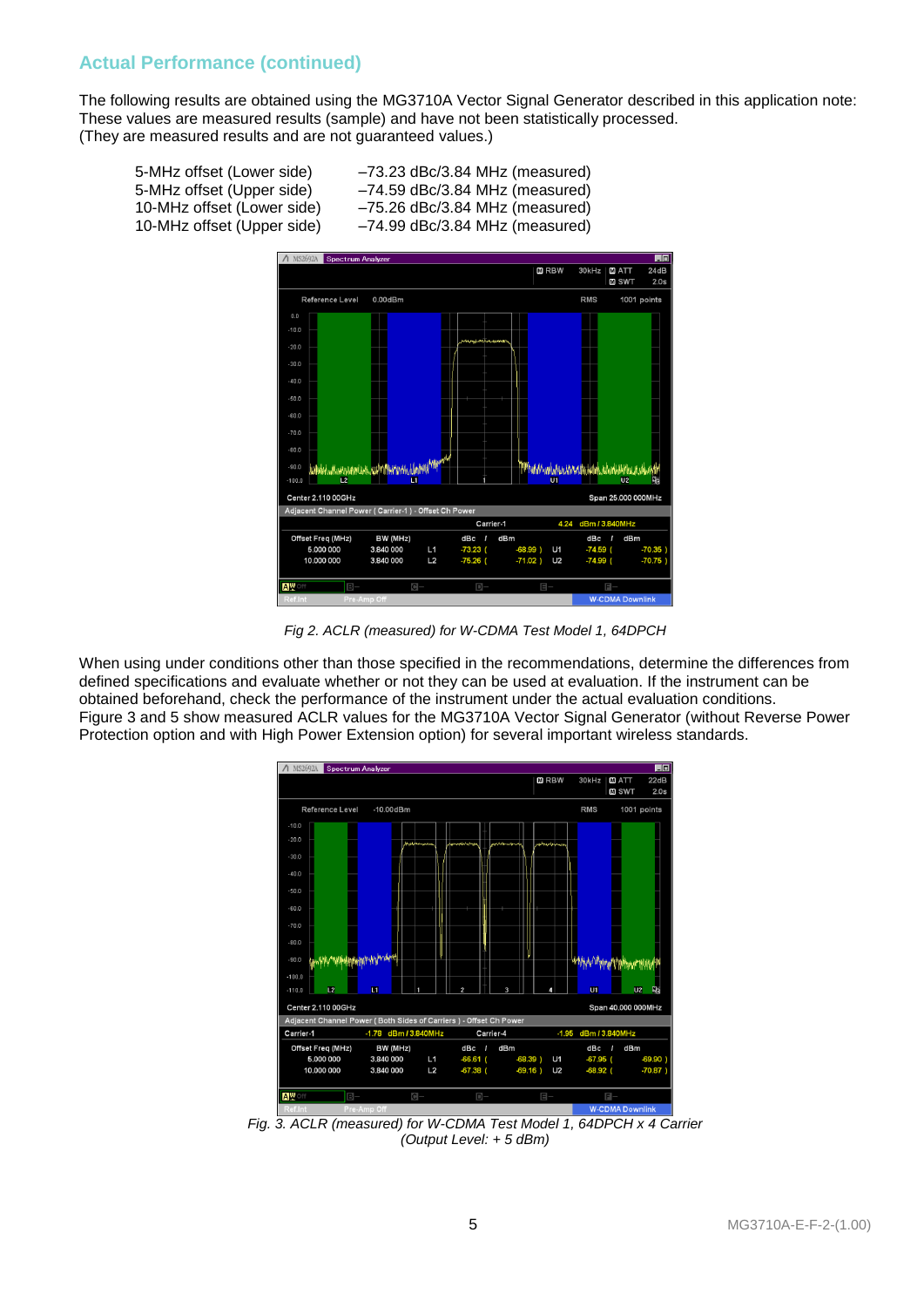| <b>M</b> RBW<br>100kHz<br>12dB<br><b>MATT</b><br><b>M</b> SWT<br>2.0s<br>Reference Level<br>$-10.00$ d $Bm$<br><b>RMS</b><br>1001 points<br>$-10.0$<br>$-20.0$<br>$-30.0$<br>$-40.0$<br>$-50.0$<br>$-60.0$<br>$-70.0$<br>$-80.0$<br>$-90.0$<br>Adel we have been deep to the first political<br>MMassachi naturalisabbanduhania<br>بالمسامعات مناصله<br>فتعماها أأألب ولم<br>$-100.0$<br>$\blacksquare$<br>$n_{\rm c}$<br>L2<br>$\overline{01}$<br>U <sub>2</sub><br>$-110.0$<br>Center 2.110 00GHz<br>Span 50.000 000MHz<br>Adjacent Channel Power ( Carrier-1 ) - Offset Ch Power<br>-7.85 dBm / 9.015MHz<br>Carrier-1<br>$\mathbf{I}$<br>Offset Freq (MHz)<br>BW (MHz)<br>dBc<br>I<br>dBm<br>dBc<br>dBm<br>$-71.86$ (<br>10.000 000<br>9.015 000<br>$-71.23$ (<br>L1<br>$-79.08$ )<br>U <sub>1</sub><br>$-79.71)$<br>20.000 000<br>9.015 000<br>L2<br>$-72.68$ (<br>$-80.53$ )<br>U <sub>2</sub><br>$-72.77$ (<br>$-80.62$ )<br>A型Off<br>$C -$<br>$\Box -$<br>$\Box$<br>$B -$<br>$\Box$<br><b>LTE Downlink</b><br>Pre-Amp Off<br><b>Ref.Int</b> | $\Lambda$ MS2692A | <b>Spectrum Analyzer</b> |  |  |  |  | $\Box$ o |
|----------------------------------------------------------------------------------------------------------------------------------------------------------------------------------------------------------------------------------------------------------------------------------------------------------------------------------------------------------------------------------------------------------------------------------------------------------------------------------------------------------------------------------------------------------------------------------------------------------------------------------------------------------------------------------------------------------------------------------------------------------------------------------------------------------------------------------------------------------------------------------------------------------------------------------------------------------------------------------------------------------------------------------------------------|-------------------|--------------------------|--|--|--|--|----------|
|                                                                                                                                                                                                                                                                                                                                                                                                                                                                                                                                                                                                                                                                                                                                                                                                                                                                                                                                                                                                                                                    |                   |                          |  |  |  |  |          |
|                                                                                                                                                                                                                                                                                                                                                                                                                                                                                                                                                                                                                                                                                                                                                                                                                                                                                                                                                                                                                                                    |                   |                          |  |  |  |  |          |
|                                                                                                                                                                                                                                                                                                                                                                                                                                                                                                                                                                                                                                                                                                                                                                                                                                                                                                                                                                                                                                                    |                   |                          |  |  |  |  |          |
|                                                                                                                                                                                                                                                                                                                                                                                                                                                                                                                                                                                                                                                                                                                                                                                                                                                                                                                                                                                                                                                    |                   |                          |  |  |  |  |          |
|                                                                                                                                                                                                                                                                                                                                                                                                                                                                                                                                                                                                                                                                                                                                                                                                                                                                                                                                                                                                                                                    |                   |                          |  |  |  |  |          |
|                                                                                                                                                                                                                                                                                                                                                                                                                                                                                                                                                                                                                                                                                                                                                                                                                                                                                                                                                                                                                                                    |                   |                          |  |  |  |  |          |
|                                                                                                                                                                                                                                                                                                                                                                                                                                                                                                                                                                                                                                                                                                                                                                                                                                                                                                                                                                                                                                                    |                   |                          |  |  |  |  |          |
|                                                                                                                                                                                                                                                                                                                                                                                                                                                                                                                                                                                                                                                                                                                                                                                                                                                                                                                                                                                                                                                    |                   |                          |  |  |  |  |          |
|                                                                                                                                                                                                                                                                                                                                                                                                                                                                                                                                                                                                                                                                                                                                                                                                                                                                                                                                                                                                                                                    |                   |                          |  |  |  |  |          |
|                                                                                                                                                                                                                                                                                                                                                                                                                                                                                                                                                                                                                                                                                                                                                                                                                                                                                                                                                                                                                                                    |                   |                          |  |  |  |  |          |
|                                                                                                                                                                                                                                                                                                                                                                                                                                                                                                                                                                                                                                                                                                                                                                                                                                                                                                                                                                                                                                                    |                   |                          |  |  |  |  |          |
|                                                                                                                                                                                                                                                                                                                                                                                                                                                                                                                                                                                                                                                                                                                                                                                                                                                                                                                                                                                                                                                    |                   |                          |  |  |  |  |          |
|                                                                                                                                                                                                                                                                                                                                                                                                                                                                                                                                                                                                                                                                                                                                                                                                                                                                                                                                                                                                                                                    |                   |                          |  |  |  |  |          |
|                                                                                                                                                                                                                                                                                                                                                                                                                                                                                                                                                                                                                                                                                                                                                                                                                                                                                                                                                                                                                                                    |                   |                          |  |  |  |  |          |
|                                                                                                                                                                                                                                                                                                                                                                                                                                                                                                                                                                                                                                                                                                                                                                                                                                                                                                                                                                                                                                                    |                   |                          |  |  |  |  |          |
|                                                                                                                                                                                                                                                                                                                                                                                                                                                                                                                                                                                                                                                                                                                                                                                                                                                                                                                                                                                                                                                    |                   |                          |  |  |  |  |          |
|                                                                                                                                                                                                                                                                                                                                                                                                                                                                                                                                                                                                                                                                                                                                                                                                                                                                                                                                                                                                                                                    |                   |                          |  |  |  |  |          |
|                                                                                                                                                                                                                                                                                                                                                                                                                                                                                                                                                                                                                                                                                                                                                                                                                                                                                                                                                                                                                                                    |                   |                          |  |  |  |  |          |
|                                                                                                                                                                                                                                                                                                                                                                                                                                                                                                                                                                                                                                                                                                                                                                                                                                                                                                                                                                                                                                                    |                   |                          |  |  |  |  |          |
|                                                                                                                                                                                                                                                                                                                                                                                                                                                                                                                                                                                                                                                                                                                                                                                                                                                                                                                                                                                                                                                    |                   |                          |  |  |  |  |          |
|                                                                                                                                                                                                                                                                                                                                                                                                                                                                                                                                                                                                                                                                                                                                                                                                                                                                                                                                                                                                                                                    |                   |                          |  |  |  |  |          |
|                                                                                                                                                                                                                                                                                                                                                                                                                                                                                                                                                                                                                                                                                                                                                                                                                                                                                                                                                                                                                                                    |                   |                          |  |  |  |  |          |
|                                                                                                                                                                                                                                                                                                                                                                                                                                                                                                                                                                                                                                                                                                                                                                                                                                                                                                                                                                                                                                                    |                   |                          |  |  |  |  |          |

*Fig. 4. ACLR (measured) for LTE FDD E-TM1.1 10MHz (Output Level: –7 dBm)*



*Fig. 5. ACLR (measured) for LTE FDD E-TM1.1 20 MHz (Output Level: +5 dBm)*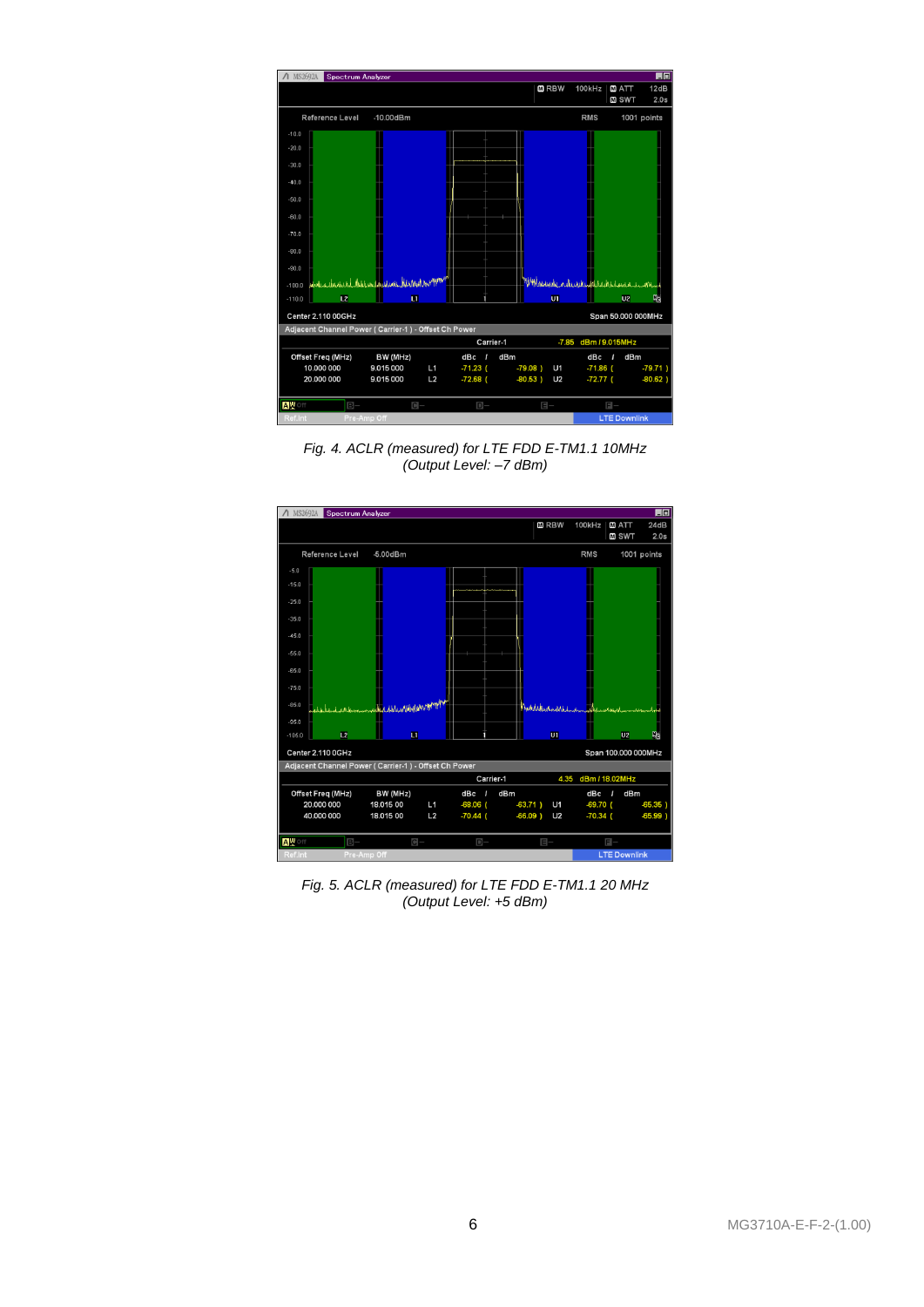## **When ACLR Deteriorates**

When the expected ACLR value is not obtained, the major causes are distortion and degraded S/N. In measurement systems for evaluating amplifiers, distortion is caused by the sum of the vector signal generator used as the signal source, the amplifier being measured, and saturation of the spectrum analyzer. One of the three will have the greatest effect but when the deterioration of the ACLR depends on the test signal, test signals with a high crest factory are a cause (peak power ratio based on effective power).

Take the following precautions when setting the instruments:

- Ensure that there are no overflow warnings displayed at the vector signal generator DAC (digital to analog converter).
- Ensure that the spectrum analyzer attenuator setting is not too high (or too low).

The vector signal generator overflow warning indicates insufficient operand bits at digital processing and if it occurs frequently, it indicates that that the input level t the DAC is too high, causing distortion and spurious in the output signal. When using the MG3710A Vector Signal Generator, reduce the value of the RMS Value Tuning parameter. If the value is too low, the S/N drops too low which also causes deterioration of the ACLR.

Distortion is also cause when the spectrum analyzer attenuator setting is too low and the S/N deteriorates when it is too high.

## **Summary**

The validity of the device evaluation results can be assessed by determining the actual performance of the measuring instruments being used. If the performance of the measuring instruments is worse than the DUT, the results are not those of the device and have possibly been affected by the measuring instrument performance. The Anritsu MG3710A Vector Signal Generator has very low distortion and is ideal for generating a vector modulation signal for measuring ACLR. It is the perfect solution for evaluating the performance of devices used in wireless transmitters.

**Definitions** 

*Measured: Performance not warranted. Data actually measured by randomly selected measuring instruments.*